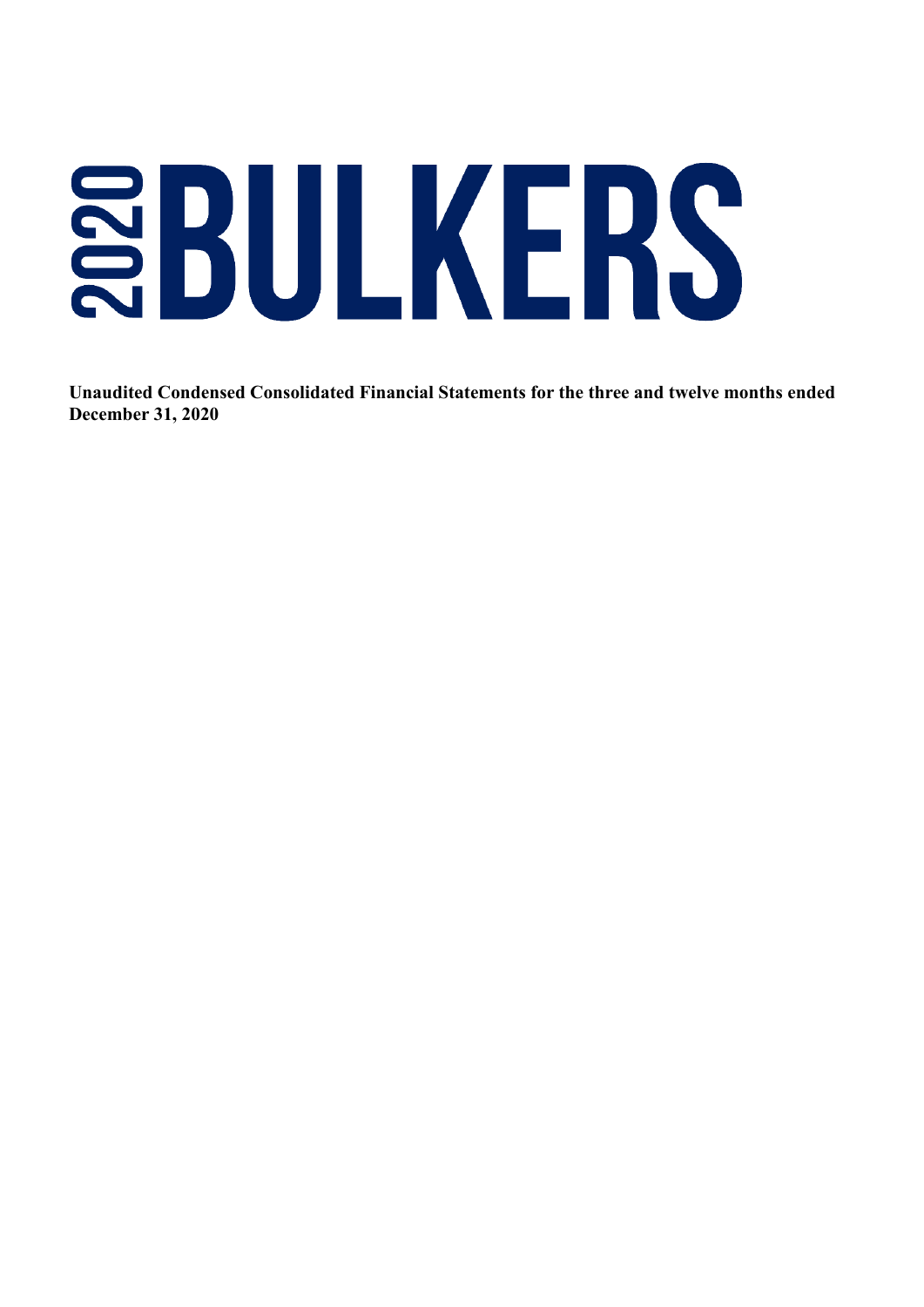# **Unaudited Condensed Consolidated Statements of Operations**

|                                                               | 3 months to<br>December 31, | 3 months to<br>December 31, | 12 months to<br>December 31, | 12 months to<br>December 31, |
|---------------------------------------------------------------|-----------------------------|-----------------------------|------------------------------|------------------------------|
| (In millions of US\$ except per share data)                   | 2020                        | 2019                        | 2020                         | 2019                         |
| <b>Operating revenues</b>                                     |                             |                             |                              |                              |
| Time charter revenues                                         | 14.6                        | 6.9                         | 48.9                         | 9.1                          |
| <b>Total operating revenues</b>                               | 14.6                        | 6.9                         | 48.9                         | 9.1                          |
| <b>Operating expenses</b>                                     |                             |                             |                              |                              |
| Vessel operating expenses                                     | (4.0)                       | (1.8)                       | (13.2)                       | (2.1)                        |
| Voyage expenses and commission                                | (0.2)                       | (0.2)                       | (1.2)                        | (0.2)                        |
| General and administrative expenses                           | (1.3)                       | (1.4)                       | (3.5)                        | (4.7)                        |
| Depreciation and amortization                                 | (2.9)                       | (1.0)                       | (9.9)                        | (1.2)                        |
| <b>Total operating expenses</b>                               | (8.4)                       | (4.4)                       | (27.8)                       | (8.2)                        |
| <b>Operating profit</b>                                       | 6.2                         | 2.5                         | 21.1                         | 0.9                          |
| <b>Financial expenses, net</b>                                |                             |                             |                              |                              |
| Interest expense, net of capitalised interest                 | (2.6)                       | (0.5)                       | (9.6)                        | (0.5)                        |
| Write off deferred loan costs                                 |                             | (0.8)                       |                              | (0.8)                        |
| Other financial income (expense)                              |                             | 0.1                         | (0.4)                        | 0.1                          |
| <b>Total financial expenses, net</b>                          | (2.6)                       | (1.2)                       | (10.0)                       | (1.2)                        |
| Net income (loss) before income taxes                         | 3.6                         | 1.3                         | 11.1                         | (0.3)                        |
| Income tax                                                    |                             | (0.1)                       |                              | (0.1)                        |
| Net income (loss)                                             | 3.6                         | $1.2$                       | 11.1                         | (0.4)                        |
| Per share information:                                        |                             |                             |                              |                              |
| Basic earnings (loss) per share                               | 0.16                        | 0.06                        | 0.50                         | (0.02)                       |
| Diluted earnings (loss) per share                             | 0.16                        | 0.06                        | 0.50                         | (0.02)                       |
| <b>Consolidated Statements of Comprehensive income (loss)</b> |                             |                             |                              |                              |
| Net profit (loss)                                             | 3.6                         | $1.2$                       | 11.1                         | (0.4)                        |
| Unrealized gain (loss) on interest rate swaps                 | 0.6                         |                             | (1.3)                        |                              |
| Translation adjustments                                       | $\overline{\phantom{a}}$    |                             | (0.1)                        | $\overline{\phantom{a}}$     |
| Other comprehensive income (loss)                             | 0.6                         |                             | (1.4)                        |                              |
| Total comprehensive income (loss)                             | 4.2                         | $1.2$                       | 9.7                          | (0.4)                        |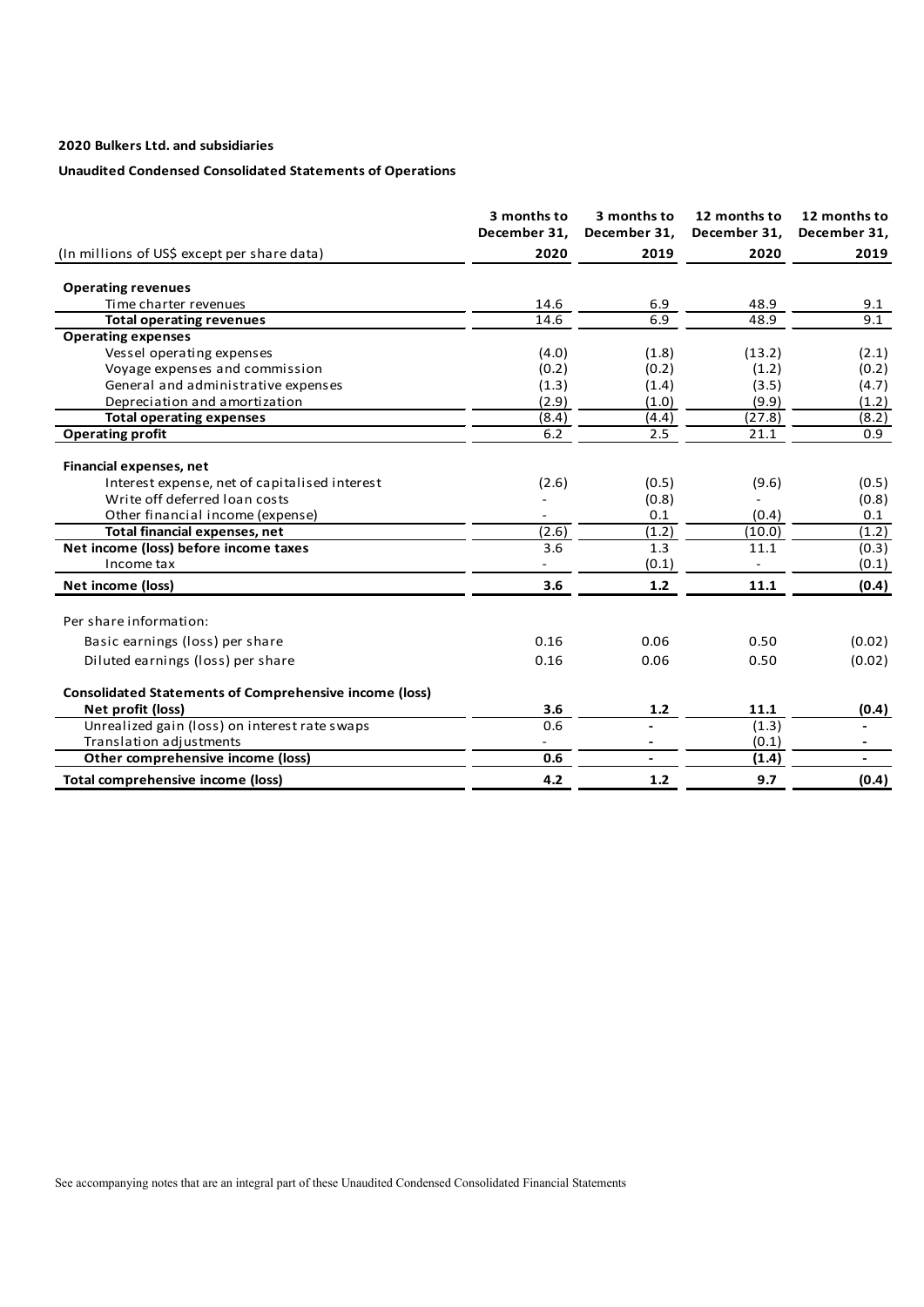# **Unaudited Condensed Consolidated Balance Sheets**

|                                                                         | December 31, | December 31,      |
|-------------------------------------------------------------------------|--------------|-------------------|
| (In millions of US\$)                                                   | 2020         | 2019 (audited)    |
|                                                                         |              |                   |
| <b>ASSETS</b>                                                           |              |                   |
| <b>Current assets</b>                                                   |              |                   |
| Cash and cash equivalents                                               | 19.9         | 20.1              |
| Restricted cash                                                         | 0.1          | 0.1               |
| Trade receivables                                                       | 0.6          | 0.9               |
| Accrued revenues                                                        | 0.1          |                   |
| Other current assets                                                    | 2.5          | 1.8               |
| <b>Total current assets</b>                                             | 23.2         | 22.9              |
| Long term assets                                                        |              |                   |
| Vessels and equipment, net                                              | 372.3        | 188.8             |
| Newbuildings                                                            |              | 69.5              |
| Other long-term assets                                                  | 0.2          | 1.9               |
| <b>Total long-term assets</b>                                           | 372.5        | 260.2             |
| <b>Total assets</b>                                                     | 395.7        | 283.1             |
| <b>LIABILITIES AND EQUITY</b>                                           |              |                   |
| <b>Current liabilities</b>                                              |              |                   |
| Current portion of long-term debt                                       | 14.8         | 8.1               |
| Accounts payable                                                        | 0.6          | 0.7               |
| Accrued expenses                                                        | 3.0          | 2.7               |
| Declared cash distribution                                              | 0.9          |                   |
| Other current liabilities                                               | 1.7          | 1.2               |
| <b>Total current liabilities</b>                                        | 21.0         | 12.8              |
| Long term liabilities                                                   |              |                   |
| Long-term debt                                                          | 231.2        | 132.0             |
| Other long-term liabilities                                             | 1.4          | 0.2               |
| <b>Total long-term liabilities</b>                                      | 232.6        | 132.2             |
| <b>Commitments and contingencies</b>                                    |              |                   |
| <b>Equity</b>                                                           |              |                   |
| Common shares of par value US\$1.0 per share: authorized 75,000,000     |              |                   |
| (2019:75,000,000). Issued and outstanding 22,170,906 (2019: 22,170,906) | 22.2         | 22.2              |
| Additional paid-in capital                                              | 105.7        | 120.2             |
| Contributed surplus                                                     | 11.2         | $\qquad \qquad -$ |
| Accumulated other comprehensive loss                                    | (1.4)        |                   |
| Retained earnings (Accumulated deficit)                                 |              |                   |
| <b>Total shareholders' equity</b>                                       | 4.4<br>142.1 | (4.3)<br>138.1    |
|                                                                         |              |                   |
| Total liabilities and shareholders' equity                              | 395.7        | 283.1             |

See accompanying notes that are an integral part of these Unaudited Condensed Consolidated Financial Statements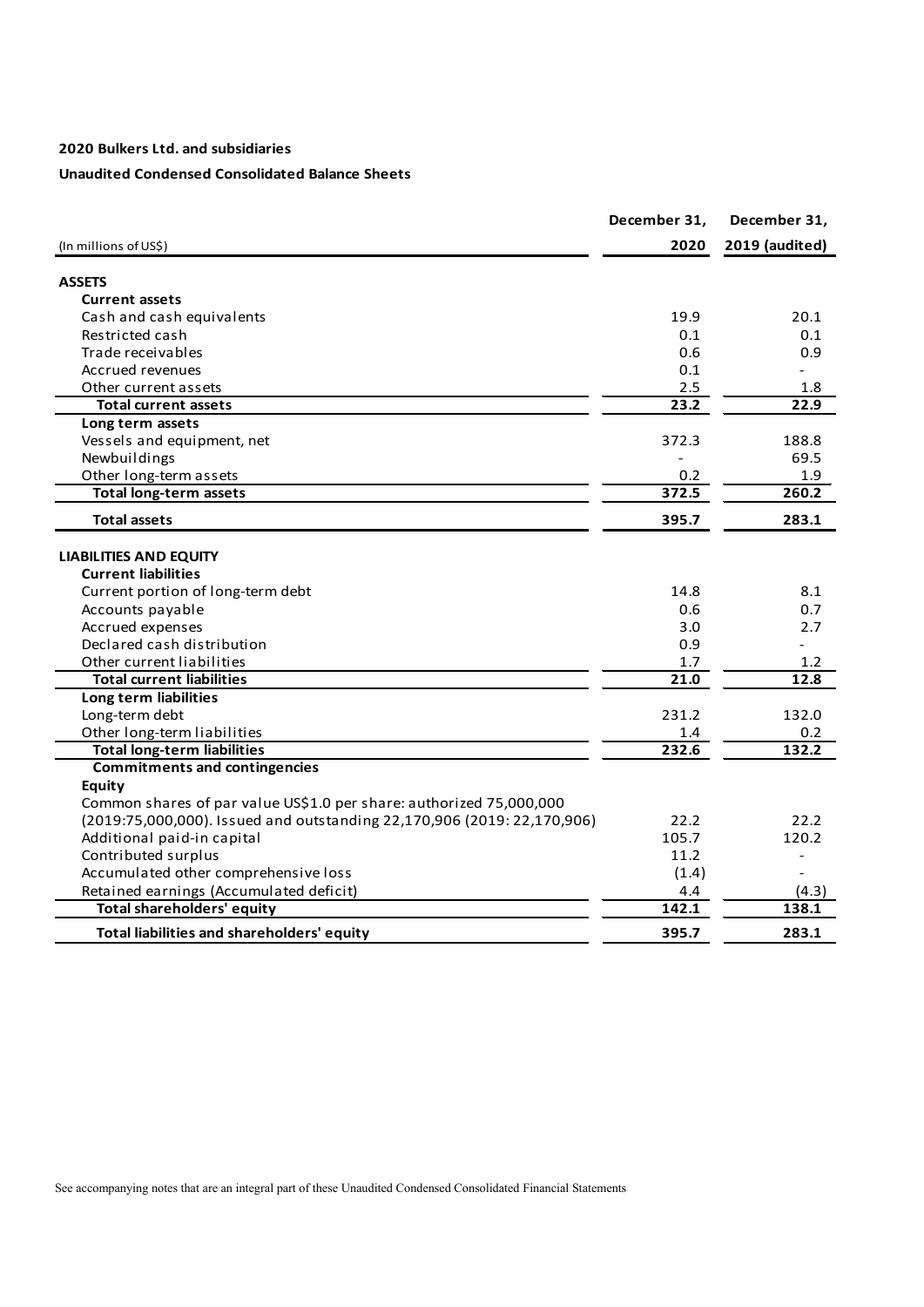# **Unaudited Condensed Consolidated Statements of Cash Flows**

| (In millions of US\$)                                           | 3 months to<br>December 31,<br>2020 | 3 months to<br>December 31,<br>2019 | 12 months to<br>December 31,<br>2020 | 12 months to<br>December 31,<br>2019 |
|-----------------------------------------------------------------|-------------------------------------|-------------------------------------|--------------------------------------|--------------------------------------|
| Net income (loss)                                               | 3.6                                 | $1.2$                               | 11.1                                 | (0.4)                                |
| Share based compensation                                        | 0.1                                 | 0.3                                 | 0.5                                  | 1.6                                  |
| Depreciation and amortization                                   | 2.9                                 | 1.1                                 | 9.9                                  | 1.3                                  |
| Write off deferred loan costs                                   |                                     | 0.8                                 |                                      | 0.8                                  |
| (Increase) decrease in accounts receivable                      | (0.5)                               | (0.3)                               | 0.3                                  | (0.9)                                |
| Increase (decrease) in accrued revenues                         | 0.1                                 |                                     | (0.1)                                |                                      |
| Increase (decrease) in accounts payable                         | (0.1)                               | 0.2                                 | (0.1)                                | 0.5                                  |
| Change in other current items related to operating activities   | 0.9                                 | 1.9                                 | 0.2                                  | 2.4                                  |
| Change in other long-term items related to operating activities |                                     | (0.1)                               |                                      | (0.2)                                |
| Net cash provided by operating activities                       | 7.0                                 | 5.1                                 | 21.8                                 | 5.1                                  |
| <b>Investing activities</b>                                     |                                     |                                     |                                      |                                      |
| Short term loan                                                 | 0.8                                 |                                     | 0.8                                  | (0.9)                                |
| Additions to newbuildings                                       |                                     | (2.1)                               | (124.0)                              | (125.4)                              |
| Net cash provided by (used in) investing activities             | 0.8                                 | (2.1)                               | (123.2)                              | (126.3)                              |
| <b>Financing activities</b>                                     |                                     |                                     |                                      |                                      |
| Proceeds, net of deferred loan costs, from issuance of          |                                     |                                     |                                      |                                      |
| long-term debt                                                  |                                     | 21.6                                | 118.9                                | 86.4                                 |
| Repayment of long-term debt                                     | (3.7)                               | (5.9)                               | (12.4)                               | (5.9)                                |
| Dividends paid / cash distribution                              | (3.6)                               | (3.0)                               | (5.3)                                | (3.0)                                |
| Net proceeds from share issuances                               | $\overline{\phantom{a}}$            | $\overline{\phantom{a}}$            | $\overline{\phantom{a}}$             | 63.6                                 |
| Net cash provided by (used in) financing activities             | (7.3)                               | 12.7                                | 101.2                                | 141.1                                |
| Net increase (decrease) in cash and cash equivalents            | 0.5                                 | 15.7                                | (0.2)                                | 19.9                                 |
| and restricted cash                                             |                                     |                                     |                                      |                                      |
| Cash and cash equivalents and restricted cash at beginning      | 19.5                                | 4.5                                 | 20.2                                 | 0.3                                  |
| of period                                                       |                                     |                                     |                                      |                                      |
| Cash and cash equivalents and restricted cash at end of period  | 20.0                                | 20.2                                | 20.0                                 | 20.2                                 |
|                                                                 |                                     |                                     |                                      |                                      |
| Supplemental disclosure of cash flow information                |                                     |                                     |                                      |                                      |
| Non-cash settlement of convertible debt                         |                                     |                                     |                                      | (8.0)                                |
| Non-cash share issuance                                         |                                     |                                     |                                      | 8.0                                  |
| Non-cash payment in respect of newbuildings                     |                                     | (60.8)                              |                                      | (65.1)                               |
| Issuance of debt as non-cash settlement for newbuild            |                                     |                                     |                                      |                                      |
|                                                                 |                                     |                                     |                                      |                                      |
| delivery instalment                                             |                                     | 60.8                                |                                      | 65.1                                 |
| Interest paid, net of capitalised interest                      | (2.2)                               |                                     | (7.8)                                |                                      |
| Income taxes paid                                               |                                     |                                     |                                      |                                      |

See accompanying notes that are an integral part of these Unaudited Condensed Consolidated Financial Statements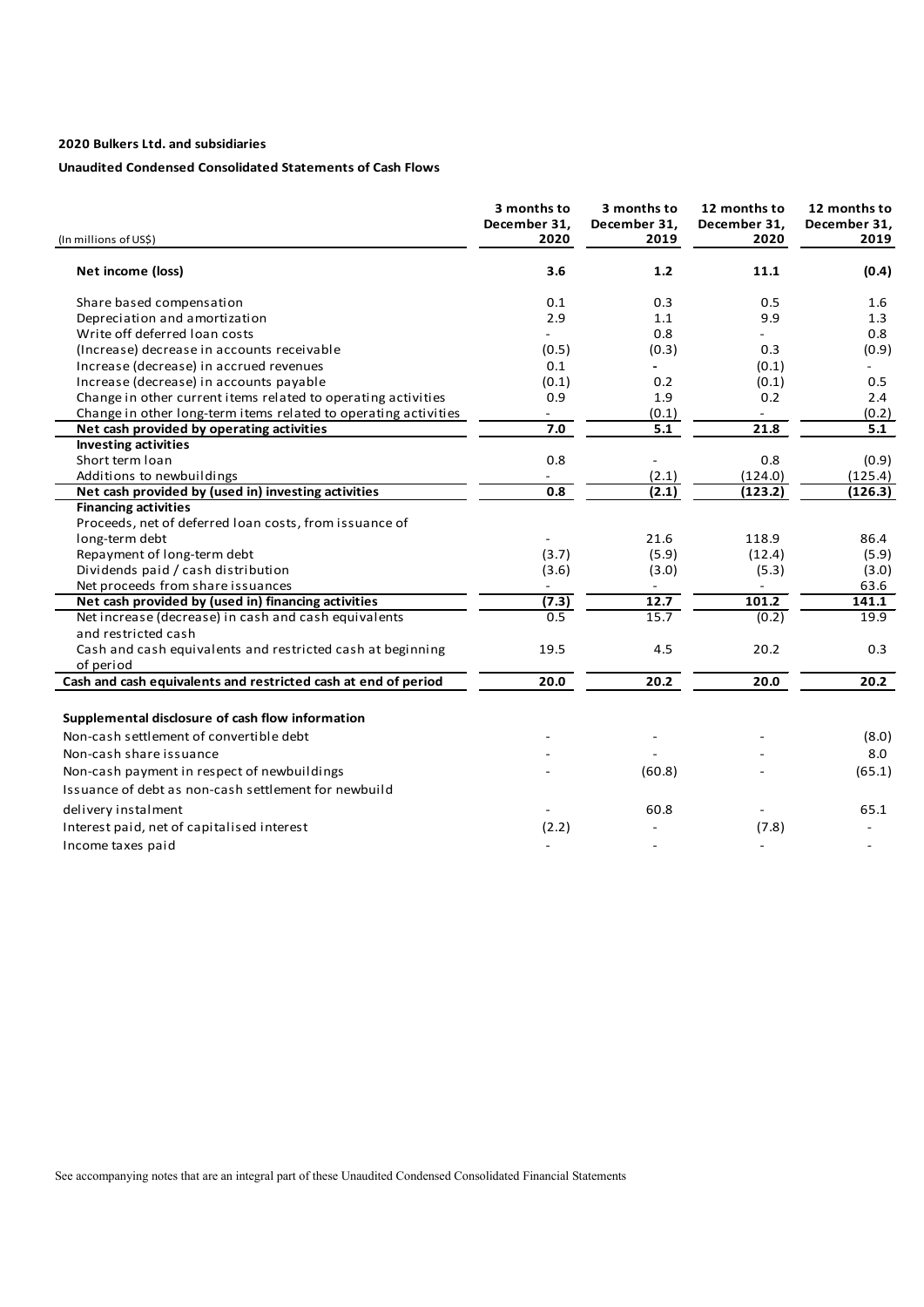# **Unaudited Condensed Consolidated Statements of Changes in Shareholders' Equity**

|                                                          | Number of<br>shares | Share<br>capital | <b>Additional</b><br>paid-in<br>capital | Contributed<br>surplus   | Other<br>compre-<br>hensive | <b>Retained</b><br>earnings<br>(deficit) | Total<br>equity |
|----------------------------------------------------------|---------------------|------------------|-----------------------------------------|--------------------------|-----------------------------|------------------------------------------|-----------------|
| (In millions of US\$, except number of shares)           |                     |                  |                                         |                          | loss                        |                                          |                 |
| Consolidated balance as of December 31, 2018             | 14 070 906          | 14.1             | 55.1                                    | $\overline{\phantom{0}}$ |                             | (0.9)                                    | 68.3            |
| Issue of common shares                                   | 8 100 000           | 8.1              | 65.1                                    |                          |                             |                                          | 73.2            |
| Equity issuance costs                                    |                     |                  | (1.6)                                   |                          |                             |                                          | (1.6)           |
| Other transactions:                                      |                     |                  |                                         |                          |                             |                                          |                 |
| Share based compensation                                 |                     |                  | 1.3                                     |                          |                             |                                          | 1.3             |
| Total comprehensive loss for the period                  |                     |                  |                                         |                          |                             | (1.6)                                    | (1.6)           |
| Consolidated balance as of September 30, 2019            | 22 170 906          | 22.2             | 119.9                                   | $\overline{\phantom{0}}$ | $\overline{\phantom{0}}$    | (2.5)                                    | 139.6           |
| Dividends                                                |                     |                  |                                         |                          |                             | (3.0)                                    | (3.0)           |
| Share based compensation                                 |                     |                  | 0.3                                     |                          |                             |                                          | 0.3             |
| Total comprehensive income for the period                |                     |                  |                                         |                          |                             | 1.2                                      | 1.2             |
| Consolidated balance as of December 31, 2019             | 22 170 906          | 22.2             | 120.2                                   | $\overline{\phantom{0}}$ | $\overline{\phantom{0}}$    | (4.3)                                    | 138.1           |
| Dividends                                                |                     |                  |                                         |                          |                             | (2.4)                                    | (2.4)           |
| Transfer                                                 |                     |                  | (15.0)                                  | 15.0                     |                             |                                          |                 |
| Share based compensation                                 |                     |                  | 0.4                                     |                          |                             |                                          | 0.4             |
| Total comprehensive income for the period                |                     |                  |                                         |                          | (2.0)                       | 7.5                                      | 5.5             |
| Consolidated balance as of September 30, 2020 22 170 906 |                     | 22.2             | 105.6                                   | 15.0                     | (2.0)                       | 0.8                                      | 141.6           |
| Cash distributions                                       |                     |                  |                                         | (3.8)                    | $\overline{\phantom{a}}$    | $\overline{\phantom{0}}$                 | (3.8)           |
| Share based compensation                                 |                     |                  | 0.1                                     |                          |                             |                                          | 0.1             |
| Total comprehensive income for the period                |                     |                  |                                         |                          | 0.6                         | 3.6                                      | 4.2             |
| Consolidated balance as of December 31, 2020             | 22 170 906          | 22.2             | 105.7                                   | 11.2                     | (1.4)                       | 4.4                                      | 142.1           |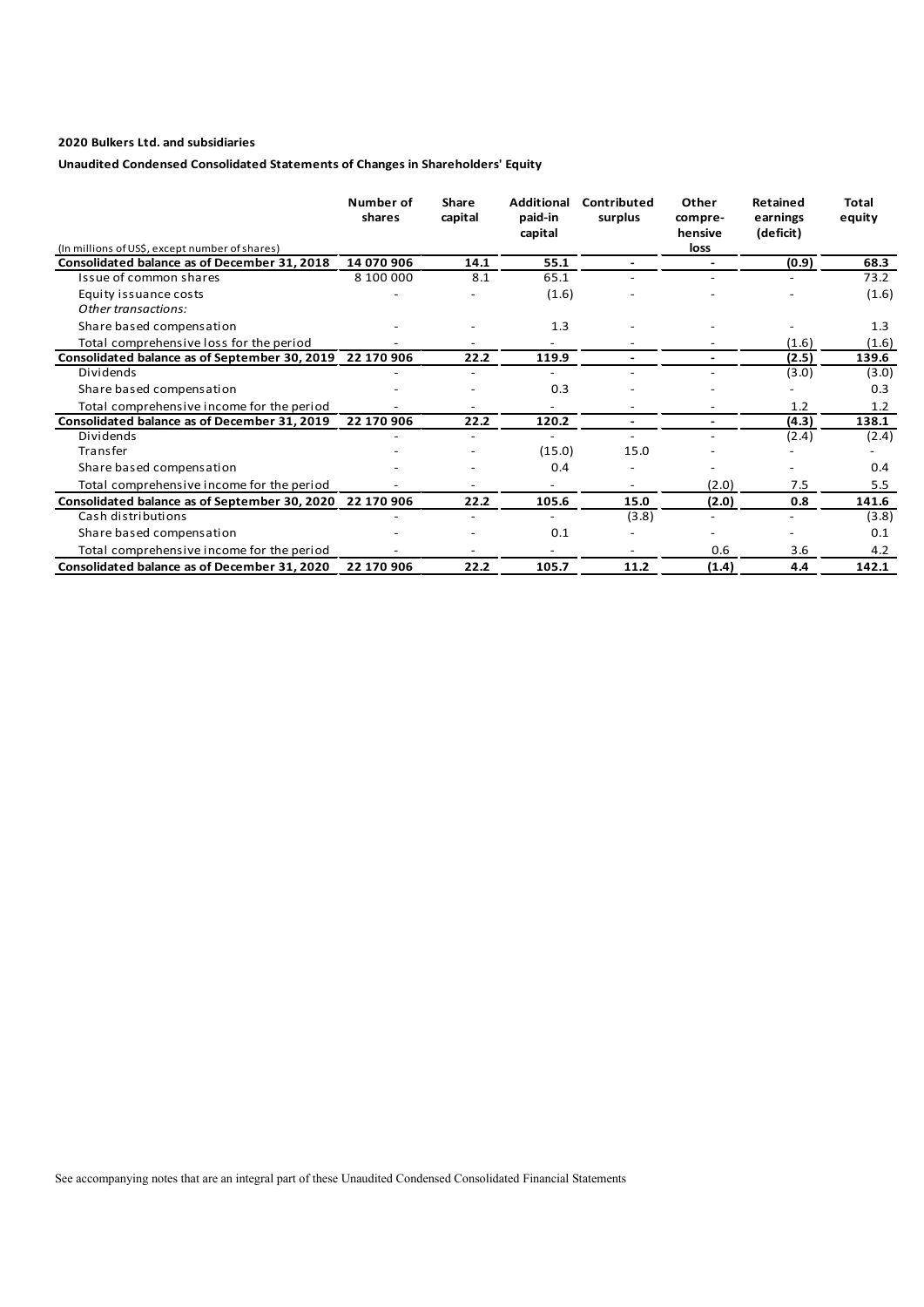# **2020 Bulkers Ltd. and subsidiaries Notes to the Unaudited Condensed Consolidated Financial Statements**

# **1. GENERAL INFORMATION**

2020 Bulkers Ltd. (together with its subsidiaries, the "Company" or the "Group" or "2020 Bulkers") is a limited liability company incorporated in Bermuda on 26 September 2017. The Company's shares are traded on Oslo Børs under the ticker "2020".

2020 Bulkers is an international owner and operator of large dry bulk vessels. The Group has eight Newcastlemax dry bulk vessels in operation.

# **Basis of presentation**

Our condensed consolidated financial statements are prepared in accordance with accounting principles generally accepted in the United States of America (U.S. GAAP). The condensed consolidated financial statements include the assets and liabilities of the parent company and wholly-owned subsidiaries. All intercompany balances and transactions have been eliminated upon consolidation.

# **2. ACCOUNTING POLICIES**

The accounting policies adopted in the preparation of the condensed consolidated financial statements are consistent with those followed in the preparation of the Company's consolidated financial statements for the year ended December 31, 2019, except for interest rate hedging and as described in note 3.

# *Interest rate hedging*

The interest rate swaps are recognized at fair value. All the interest rate swaps are designated for hedge accounting. Gains or losses on the hedging instrument are recognized in other comprehensive income (loss), to the extent that the hedge is determined to be effective. All other gains or losses are recognized immediately in the condensed consolidated statements of operations.

The fair values of the interest rate swaps are disclosed in note 14. The fair value of the interest rate swaps is recognized and presented as a current asset or liability for maturity equal to or less than 12 months and a non-current asset or liability for maturity exceeding 12 months.

# **3. RECENTLY ISSUED ACCOUNTING STANDARDS**

# *Adoption of new accounting standards*

In June 2016, the FASB issued ASU No. 2016-13, Financial Instruments-Credit Losses (Topic 326): Measurement of Credit Losses on Financial Instruments, which revises guidance for the accounting for credit losses on financial instruments within its scope. The new standard introduces an approach, based on expected losses, to estimate credit losses on certain types of financial instruments and modifies the impairment model for available-for-sale debt securities. The guidance became effective January 1, 2020, with early adoption permitted. Entities are required to apply the standard's provisions as a cumulative-effect adjustment to retained earnings as of the beginning of the first reporting period in which the guidance is adopted. The adoption, effective January 1, 2020, did not have a material impact on the condensed consolidated financial statements and related disclosures.

ASU 2020-04 Reference Rate Reform (Topic 848) - Facilitation of the Effects of Reference Rate Reform on Financial Reporting. The amendments provide temporary optional expedients and exceptions for applying U.S. GAAP to contracts, hedging relationships, and other transactions affected by reference rate reform if certain criteria are met. The applicable expedients for us are in relation to modifications of contracts within the scope of Topics 310, Receivables, 470, Debt, and Topic 842, Leases. This optional guidance has been adopted prospectively from April 1, 2020.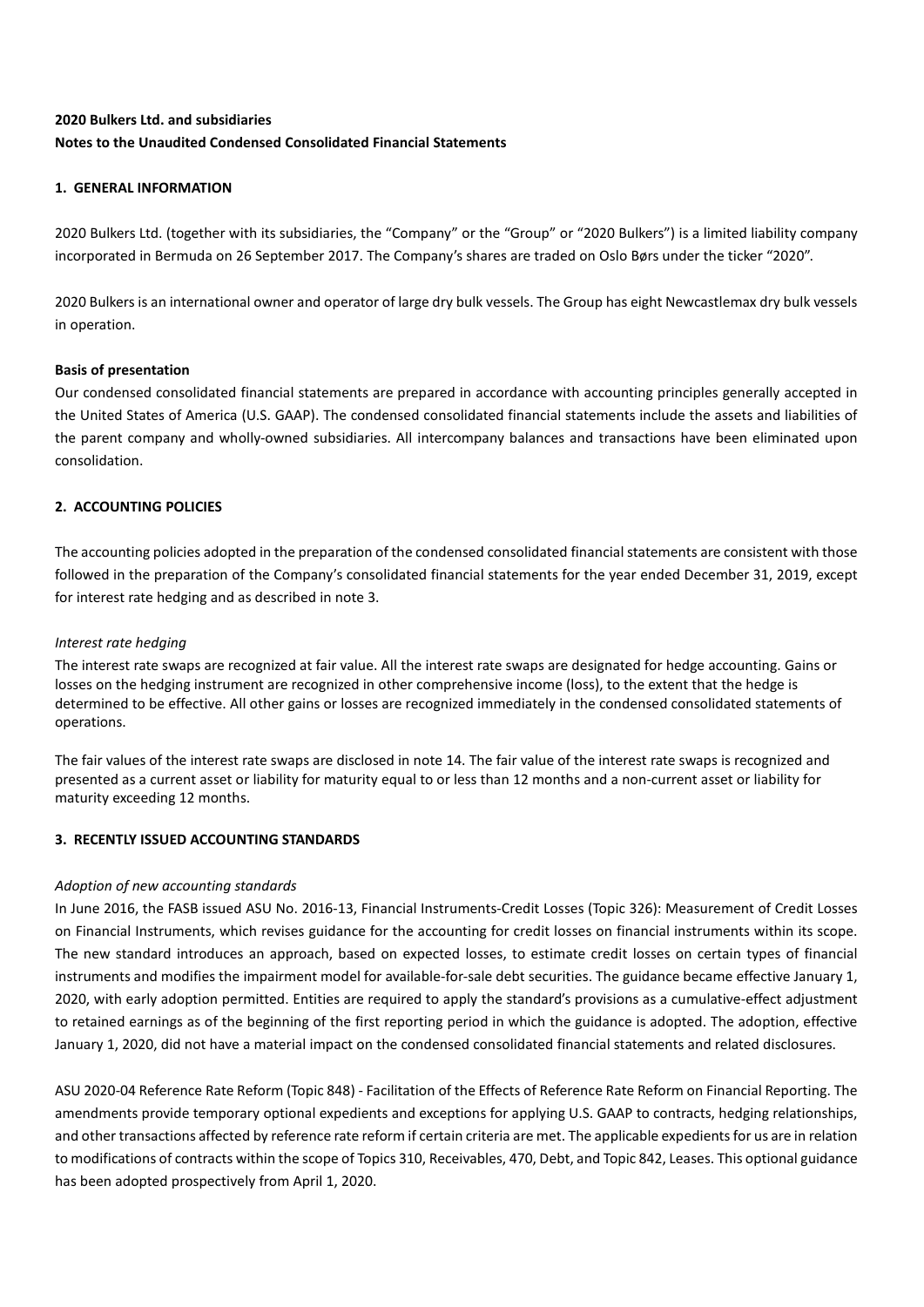ASU 2018-13 Fair Value Measurement (Topic 820): Disclosure Framework-Changes to the Disclosure Requirements for Fair Value Measurement removes some disclosure requirements relating to transfers between Level 1 and Level 2 of the FV hierarchy and introduces new disclosure requirements for Level 3 measurements. Date of adoption was January 1, 2020 and it did not have a material impact on the condensed consolidated financial statements and related disclosures.

### **4. INCOME TAXES**

### **Bermuda**

2020 Bulkers Ltd. is incorporated in Bermuda. Under current Bermuda law, the Company is not required to pay taxes in Bermuda on either income or capital gains. 2020 Bulkers Ltd. have received written assurance from the Minister of Finance in Bermuda that, in the event of any such taxes being imposed, the Company will be exempted from taxation until March 31, 2035.

### **Other jurisdictions**

Our subsidiary in Norway is subject to income tax. The Group does not have any unrecognized tax benefits, accrued interest or penalties relating to income taxes.

### **5. SEGMENT INFORMATION**

Our chief operating decision maker, or the CODM, being our Board of Directors, measures performance based on our overall return to shareholders based on consolidated net income. The CODM does not review a measure of operating result at a lower level than the consolidated group and we only have one reportable segment. Our vessels operate worldwide and therefore management will not evaluate performance by geographical region as this information is not meaningful.

# **6. REVENUES**

The Company recognized revenues from time charter contracts (described in note 9) for all eight vessels in the fourth quarter of 2020. Accrued revenues of US\$0.1 million were recognized as of December 31, 2020. The Company has invoiced US\$1.2 million to customers which is not earned as of December 31, 2020 and the amount is recognized as other current liabilities.

### **7. INTEREST EXPENSE**

|                                    | 3 months to<br>December 31. | 3 months to<br>December 31. | 12 months to<br>December 31. | 12 months to<br>December 31, |
|------------------------------------|-----------------------------|-----------------------------|------------------------------|------------------------------|
| (In millions of US\$)              | 2020                        | 2019                        | 2020                         | 2019                         |
| Interest expense, gross            | (2.6)                       | (1.7)                       | (10.5)                       | (2.0)                        |
| Capitalized interest, newbuildings |                             | 1.2                         | 0.9                          | 1.5                          |
| Total                              | (2.6)                       | (0.5)                       | (9.6)                        | (0.5)                        |

### **8. EARNINGS PER SHARE**

|                                                         | 3 months to<br>December 31. | 3 months to<br>December 31. | 12 months to<br>December 31. | 12 months to<br>December 31, |
|---------------------------------------------------------|-----------------------------|-----------------------------|------------------------------|------------------------------|
| (In US\$, except share numbers)                         | 2020                        | 2019                        | 2020                         | 2019                         |
| Basic earnings (loss) per share                         | 0.16                        | 0.06                        | 0.50                         | (0.02)                       |
| Diluted earnings (loss) per share                       | 0.16                        | 0.06                        | 0.50                         | (0.02)                       |
| Issued ordinary shares at the end of the period         | 22 170 906                  | 22 170 906                  | 22 170 906                   | 22 170 906                   |
| Weighted average number of shares outstanding - basic   | 22 170 906                  | 22 170 906                  | 22 170 906                   | 18 927 774                   |
| Weighted average number of shares outstanding - diluted | 22 170 906                  | 22 170 906                  | 22 170 906                   | 18927774                     |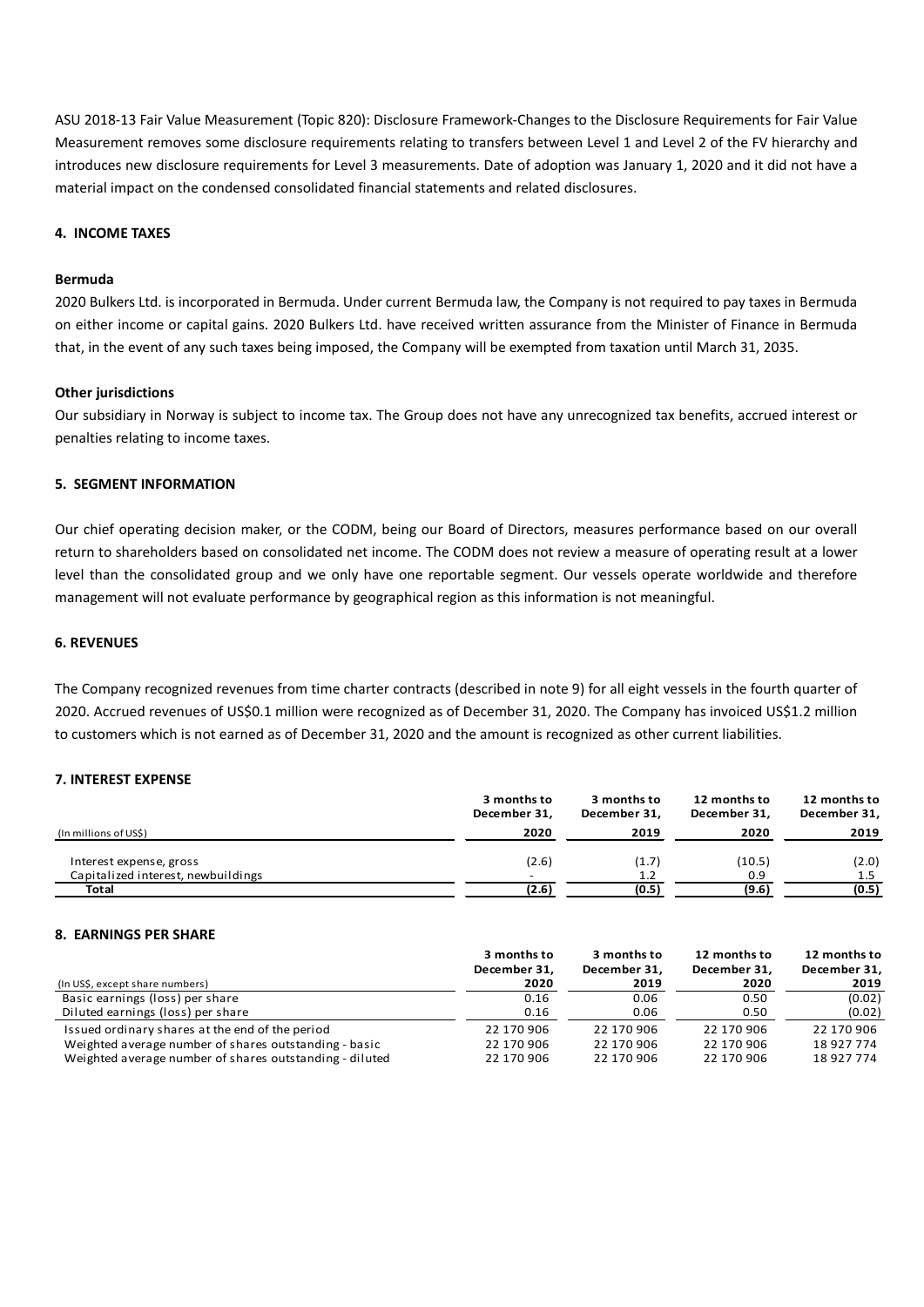# **9. LEASES**

### *Lessor*

The Company has the following vessels on operating lease contracts:

| Vessel                      | Contract start | Charterer            | Charter expiry                  | Gross rate/day, US\$                                                                        |
|-----------------------------|----------------|----------------------|---------------------------------|---------------------------------------------------------------------------------------------|
| Bulk Sandefjord 13-Aug-2019 |                | Koch Shipping Aug 22 |                                 | 14 378 + scrubber benefit (1 Jun to 31 Dec 2020), index linked + premium + scrubber benefit |
| <b>Bulk Santiago</b>        | 21-Sep-2019    |                      | Koch Shipping Nov 21 - Jan 22   | 19 525 (until 15 Dec 2020), index linked + premium + scrubber benefit                       |
| <b>Bulk Seoul</b>           | 1-Nov-2019     |                      | Koch Shipping   Dec 21 - Feb 22 | 22 250 (until 31 Dec 2020), index linked + premium + scrubber benefit                       |
| <b>Bulk Shanghai</b>        | 9-Nov-2019     | Glencore             | Mar - Jun 21                    | 18 000 + scrubber benefit                                                                   |
| <b>Bulk Shenzhen</b>        | 10-Jan-2020    | Glencore             | Jan 21                          | 21919                                                                                       |
| <b>Bulk Sydney</b>          | 23-Jan-2020    | Koch Shipping Jan 23 |                                 | 14 002 + scrubber benefit (1 Jun to 31 Dec 2020), index linked + premium + scrubber benefit |
| Bulk Sao Paulo              | 6-Jun-2020     | Glencore             | May-July 23                     | Index linked + premium + scrubber benefit                                                   |
| <b>Bulk Santos</b>          | 18-Jun-2020    | Glencore             | May-July 23                     | Index linked + premium + scrubber benefit                                                   |

### *Lessee*

Effective January 1, 2019, the Company entered into a long-term lease contract for an office in Oslo. This contract was terminated May 1, 2020. Effective January 1, 2020, the Company leased additional office space in Oslo. The right-of-use asset as of December 31, 2020 was US\$0.2 million and the corresponding lease liability was US\$0.2 million. The amortization of right of use assets relating to office lease is presented under Depreciation and Amortization in the condensed consolidated statements of operations.

# **10. VESSELS AND EQUIPMENT, NET AND NEWBUILDINGS**

|                                                  | <b>Newbuildings</b> | <b>Vessels and</b> | <b>Total</b> |
|--------------------------------------------------|---------------------|--------------------|--------------|
| (In millions of US\$)                            |                     | equipment, net     |              |
| Cost as of December 31, 2018                     | 68.4                |                    | 68.4         |
| Capital expenditures                             | 189.6               |                    | 189.6        |
| Capitalized interest                             | 1.5                 |                    | 1.5          |
| Transfers to vessels and equipment, net          | (190.0)             | 190.0              |              |
| Cost as of December 31, 2019                     | 69.5                | 190.0              | 259.5        |
| Capital expenditures                             | 122.8               | 0.2                | 123.0        |
| Capitalized interest                             | 0.9                 |                    | 0.9          |
| Transfers to vessels and equipment, net          | (193.2)             | 193.2              |              |
| Cost as of December 31, 2020                     |                     | 383.4              | 383.4        |
| Accumulated depreciation as of December 31, 2019 |                     | 1.2                | 1.2          |
| Depreciation                                     |                     | 9.9                | 9.9          |
| Accumulated depreciation as of December 31, 2020 |                     | 11.1               | 11.1         |
| Balance as of December 31, 2019                  | 69.5                | 188.8              | 258.3        |
| Balance as of December 31, 2020                  |                     | 372.3              | 372.3        |

In January 2020, the Company took delivery of the Bulk Shenzhen, a Newcastlemax dry bulk newbuilding. Upon delivery, the Company paid the delivery instalment of US\$30.4 million and utilized US\$30 million of the term loan facility (see note 13).

In January 2020, the Company took delivery of the Bulk Sydney, a Newcastlemax dry bulk newbuilding. Upon delivery, the Company paid the delivery instalment of US\$30.4 million and utilized US\$30 million of the term loan facility (see note 13).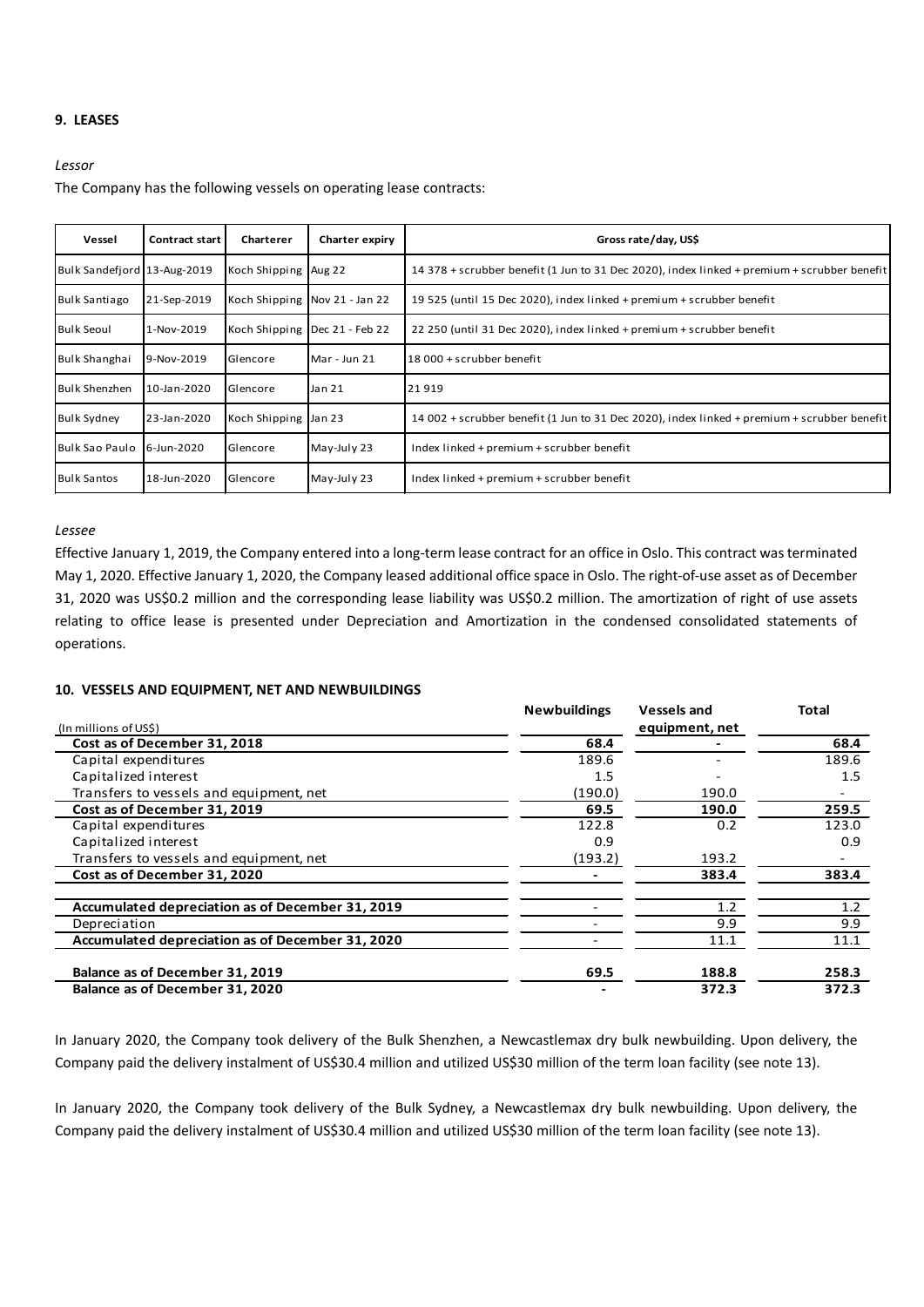In June 2020, the Company took delivery of the Bulk Sao Paulo, a Newcastlemax dry bulk newbuilding. Upon delivery, the Company paid the delivery instalment of US\$30.4 million and utilized US\$30 million of the term loan facility (see note 13).

In June 2020, the Company took delivery of the Bulk Santos, a Newcastlemax dry bulk newbuilding. Upon delivery, the Company paid the delivery instalment of US\$30.4 million and utilized US\$30 million of the term loan facility (see note 13).

# **11. OTHER LONG-TERM ASSETS**

|                       | December 31, | December 31, |
|-----------------------|--------------|--------------|
| (In millions of US\$) | 2020         | 2019         |
| Deferred Ioan costs   | -            | <u>.</u>     |
| Right-of-use asset    | 0.2          | 0.2          |
| <b>Total</b>          | 0.2          | 1.9          |

# **12. RELATED PARTY TRANSACTIONS**

In April 2019, the Company entered into a short-term convertible debt agreement of US\$8.0 million with the shareholders Drew Holdings Ltd., Ubon AS, Titan Credit Master Fund and MH Capital AS (a company owned by Magnus Halvorsen). The convertible debt was converted to shares in the private placement completed on May 23, 2019.

In May 2019, the Company entered into a short-term loan agreement of US\$360.0 thousand with MH Capital AS. The short-term loan was settled as part of MH Capital AS subscription of shares in the private placement completed on May 23, 2019.

In June 2019, the Company provided Magnus Halvorsen an interest-bearing loan of US\$945,827. The loan was fully repaid during 2020.

In July 2019, the Company signed a Revolving Credit Facility Agreement of US\$5.5 million with Drew Holdings Ltd. The Revolving Credit Facility agreement was cancelled during the fourth quarter of 2019.

# **13. DEBT**

|                                                                       | December 31, | December 31, |
|-----------------------------------------------------------------------|--------------|--------------|
| (In millions of US\$)                                                 | 2020         | 2019         |
| Pledged                                                               |              |              |
| Term Ioan Tranche I ("Bulk Sandefjord"), balloon payment August 2024  | 27.9         | 29.6         |
| Term Ioan Tranche II ("Bulk Santiago"), balloon payment August 2024   | 27.9         | 29.6         |
| Term Ioan Tranche V ("Bulk Shenzhen"), balloon payment August 2024    | 28.7         |              |
| Term Ioan Tranche VI ("Bulk Sydney"), balloon payment August 2024     | 28.7         |              |
| Term Ioan Tranche VII ("Bulk Sao Paulo"), balloon payment August 2024 | 29.2         |              |
| Term Ioan Tranche VIII ("Bulk Santos"), balloon payment August 2024   | 29.2         |              |
| Other long term debt                                                  |              |              |
| Vessel financing ("Bulk Seoul")                                       | 39.2         | 41.6         |
| Vessel financing ("Bulk Shanghai")                                    | 39.2         | 41.6         |
| Long-term debt, gross                                                 | 250.0        | 142.4        |
| Less current portion long term debt                                   | (14.8)       | (8.1)        |
| Less deferred loan costs                                              | (4.0)        | (2.3)        |
| <b>Total long-term debt</b>                                           | 231.2        | 132.0        |

# *Term loan facility*

In February 2019, the Company signed a term loan facility agreement for US\$240 million of bank financing for its newbuilding program. When the Company entered into the sale and leaseback arrangement with Ocean Yield (described below), the Company cancelled two tranches each of US\$30 million. The term loan facility carries an interest of Libor+250 bps, has an 18-year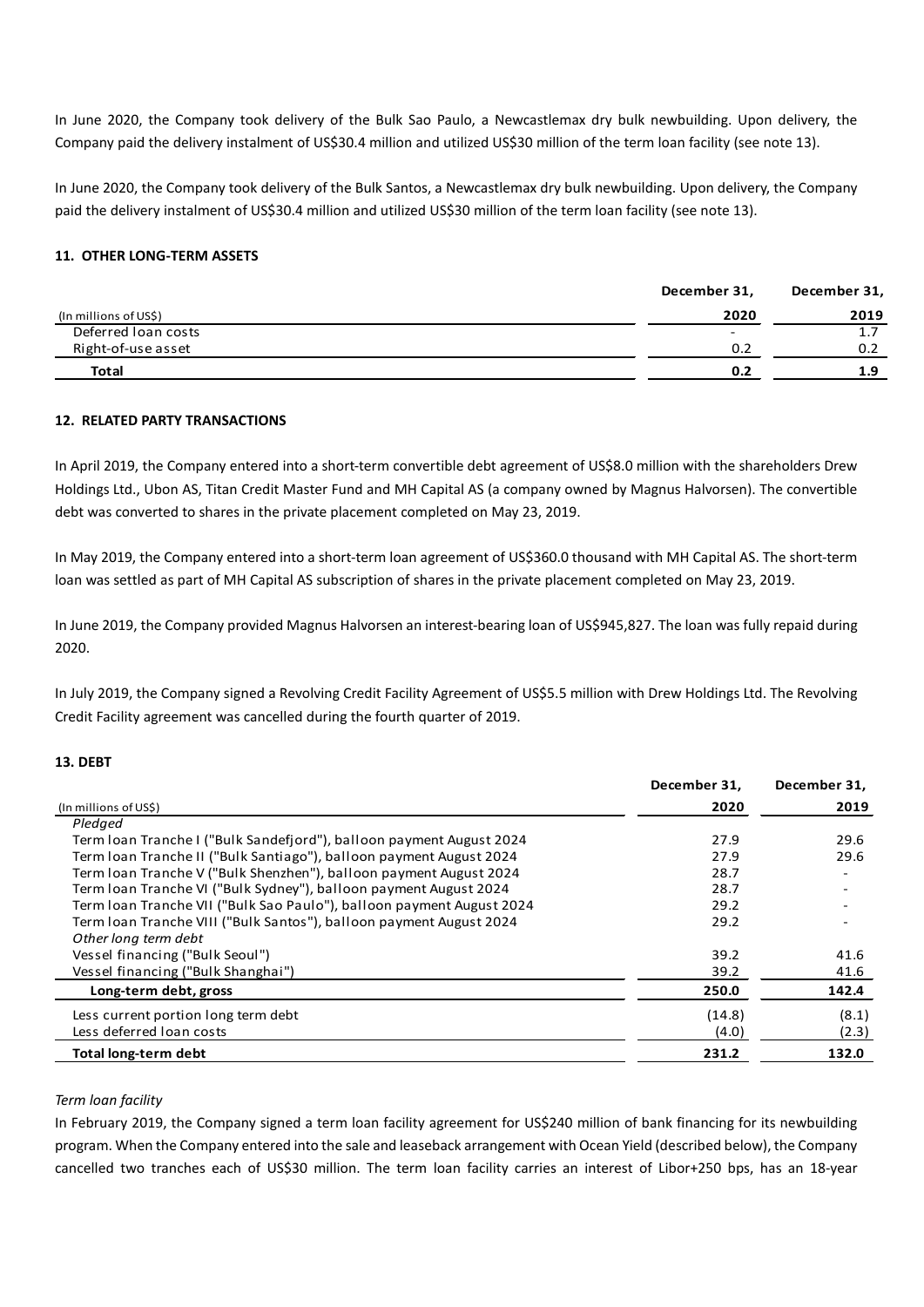repayment profile for the principle amount and a balloon repayment in August 2024. The term loan facility contains financial covenants for the Group (i) value adjusted equity shall be equal to or higher than 30% of value adjusted total assets, working capital (defined as consolidated current assets minus consolidated current liabilities (excluding current portion of long term debt and subordinated shareholder loans)) shall at all times be no less than US\$0 and free and available cash shall at all times be higher of (a) US\$1.25 million per delivered vessel and (b) 5% of total debt. If a dividend is paid, available cash shall be higher of (a) US\$2.25 million per delivered vessel and (b) 7.5% of total debt on a pro-forma basis after such distribution. As of December 31, 2020, we were compliant with the covenants and our obligations under our term loan facility agreement. The vessels are pledged upon draw down of the loan facility, with cross collateral agreements in place upon each vessel within the term loan facility.

In April 2020, the Company entered into interest rate swap agreements for a notional amount of approximately US\$177 million, effectively securing an all-in interest rate of approximately 3% for the outstanding loan under the term loan facility. The notional amounts in the interest rate swaps have the same amortization profile as the term loan facility.

# *Sale and leaseback arrangement*

In October 2019, the Company entered into a sale and leaseback arrangement with Ocean Yield for its two Newcastlemax vessels, Bulk Seoul and Bulk Shanghai. The vessels were delivered from the yard on 30 October 2019 and 6 November 2019, respectively, and were at delivery sold to Ocean Yield for a price per vessel of US\$42 million, net of a US\$5 million sellers' credit. The vessels have been chartered back to the Company on thirteen years bareboat charters which include a purchase obligation at the end of the respective charter periods and certain options to either sell or acquire the vessels during the charter periods. The bareboat charter hire is US\$6,575 per day plus an adjustment based on LIBOR plus a margin of 450 basis points. Since the Company has purchase obligations at the end of the charter periods, the Company has accounted for the transaction as a financing arrangement. The Company has pledged the shares in the subsidiaries chartering the vessels back from Ocean Yield and issued certain guarantees in line with standard terms contained in sale and leaseback transactions.

The outstanding debt as of December 31, 2020 is repayable as follows:

| (In millions of US\$) |       |
|-----------------------|-------|
| 2021                  | 14.8  |
| 2022                  | 14.8  |
| 2023                  | 14.8  |
| 2024                  | 146.4 |
| Thereafter            | 59.2  |
|                       | 250.0 |

### **14. FINANCIAL ASSETS AND LIABILITIES**

### **Foreign currency risk**

The majority of our transactions, assets and liabilities are denominated in United States dollars. However, we incur expenditure in currencies other than United States dollars, mainly in Norwegian Kroner. There is a risk that currency fluctuations in transactions incurred in currencies other than the functional currency will have a negative effect of the value of our cash flows. We are then exposed to currency fluctuations and we may enter into foreign currency swaps to mitigate such risk exposures.

### **Fair values**

The guidance for fair value measurements applies to all assets and liabilities that are being measured and reported on a fair value basis. This guidance enables the reader of the financial statements to assess the inputs used to develop those measurements by establishing a hierarchy for ranking the quality and reliability of the information used to determine fair values. The same guidance requires that assets and liabilities carried at fair value should be classified and disclosed in one of the following three categories based on the inputs used to determine its fair value: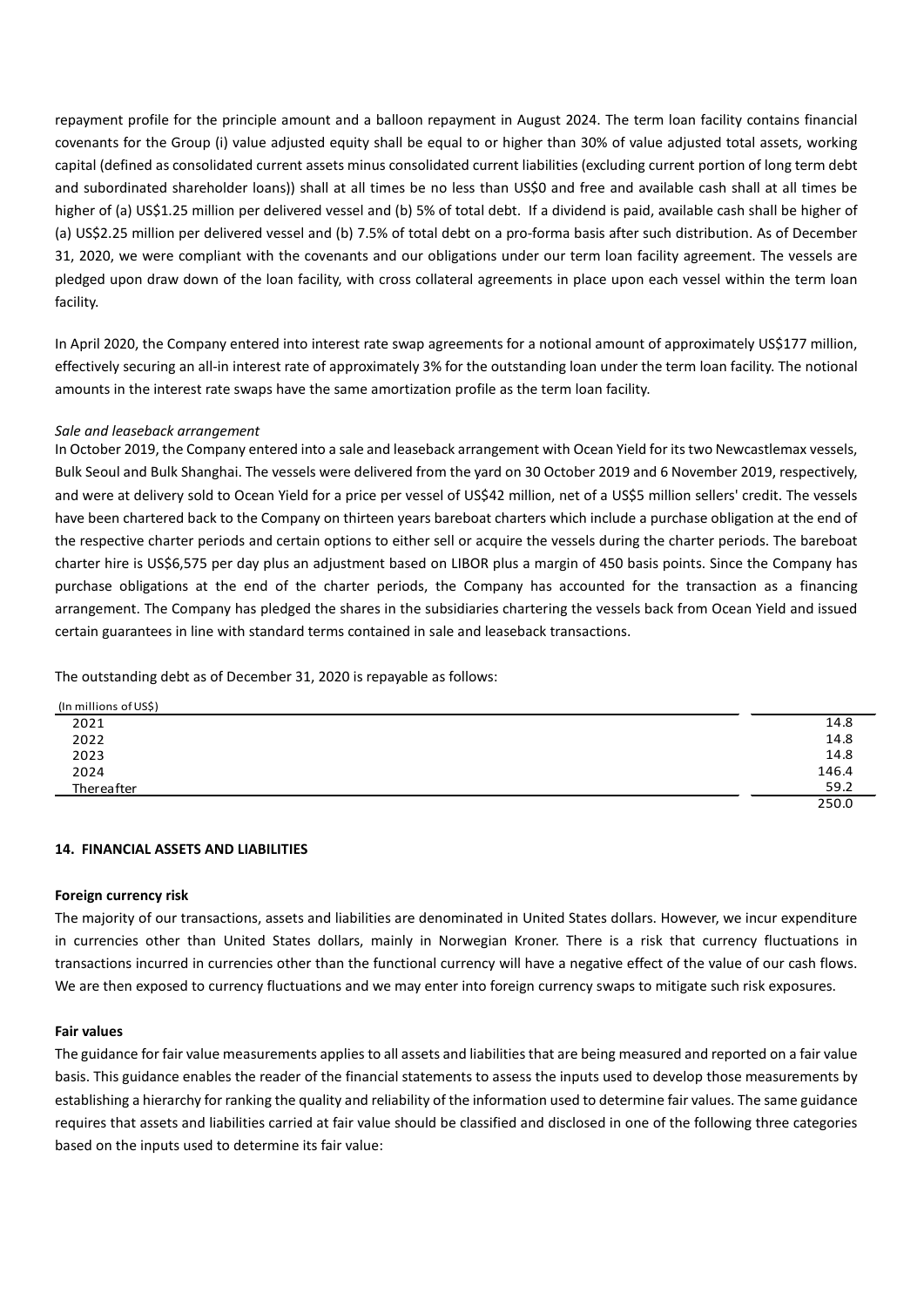Level 1: Quoted market prices in active markets for identical assets or liabilities;

Level 2: Observable market based inputs or unobservable inputs that are corroborated by market data;

Level 3: Unobservable inputs that are not corroborated by market data.

The carrying value and estimated fair value of our cash and financial instruments are as follows:

|           | December 31, | December 31,             |
|-----------|--------------|--------------------------|
| Hierarchy | 2020         | 2019                     |
|           |              |                          |
|           | 19.9         | 20.1                     |
|           | 0.1          | 0.1                      |
|           | 0.2          | ۰                        |
|           |              |                          |
|           | 14.8         | 8.1                      |
|           | 231.2        | 132.0                    |
|           | 1.2          | $\overline{\phantom{a}}$ |
| ำ         | 0.3          | $\overline{\phantom{0}}$ |
|           |              |                          |

\*Fair value of long-term debt is estimated at US\$235.2 million and US\$134.3 million as of December 31, 2020 and December 31, 2019, respectively, as the numbers in the table are presented net of deferred loan costs.

Financial instruments included in the consolidated accounts within 'Level 1 and 2' of the fair value hierarchy are valued using quoted market prices, broker or dealer quotations or alternative pricing sources with reasonable levels of price transparency.

There have been no transfers between different levels in the fair value hierarchy during the periods presented.

### **Concentrations of risk**

There is a concentration of credit risk with respect to cash and cash equivalents to the extent that nearly all of the amounts are carried with Danske Bank. However, we believe this risk is remote, as Danske Bank is an established financial institution.

### **15. SHARE BASED PAYMENT COMPENSATION**

In January 2019, the Board of Directors established a long-term incentive plan and approved a grant of 740,000 options to employees and directors. Further, 740,000 of the Company's authorized but unissued share capital was allocated for this purpose. The share options will have a five-year term and will vest equally one quarter every six months commencing on June 30, 2019 over a two year vesting period. The exercise price is US\$10.0 and will be reduced with any dividends paid. The total estimated cost is approximately US\$2.1 million and will be expensed over the requisite service period. US\$0.1 and US\$0.5 million have been expensed for the three and twelve months ended December 31, 2020, respectively.

### **16. COMMITMENTS AND CONTINGENCIES**

The Company insures the legal liability risks for its shipping activities with Assuranceforeningen SKULD and Assuranceforeningen Gard Gjensidig, both mutual protection and indemnity associations. As a member of these mutual associations, the Company is subject to calls payable to the associations based on the Company's claims record in addition to the claim records of all other members of the associations. A contingent liability exists to the extent that the claims records of the members of the associations in the aggregate show significant deterioration, which result in additional calls on the members.

To the best of our knowledge, there are no legal or arbitration proceedings existing or pending which have had or may have significant effects on our financial position or profitability and no such proceedings are pending or known to be contemplated.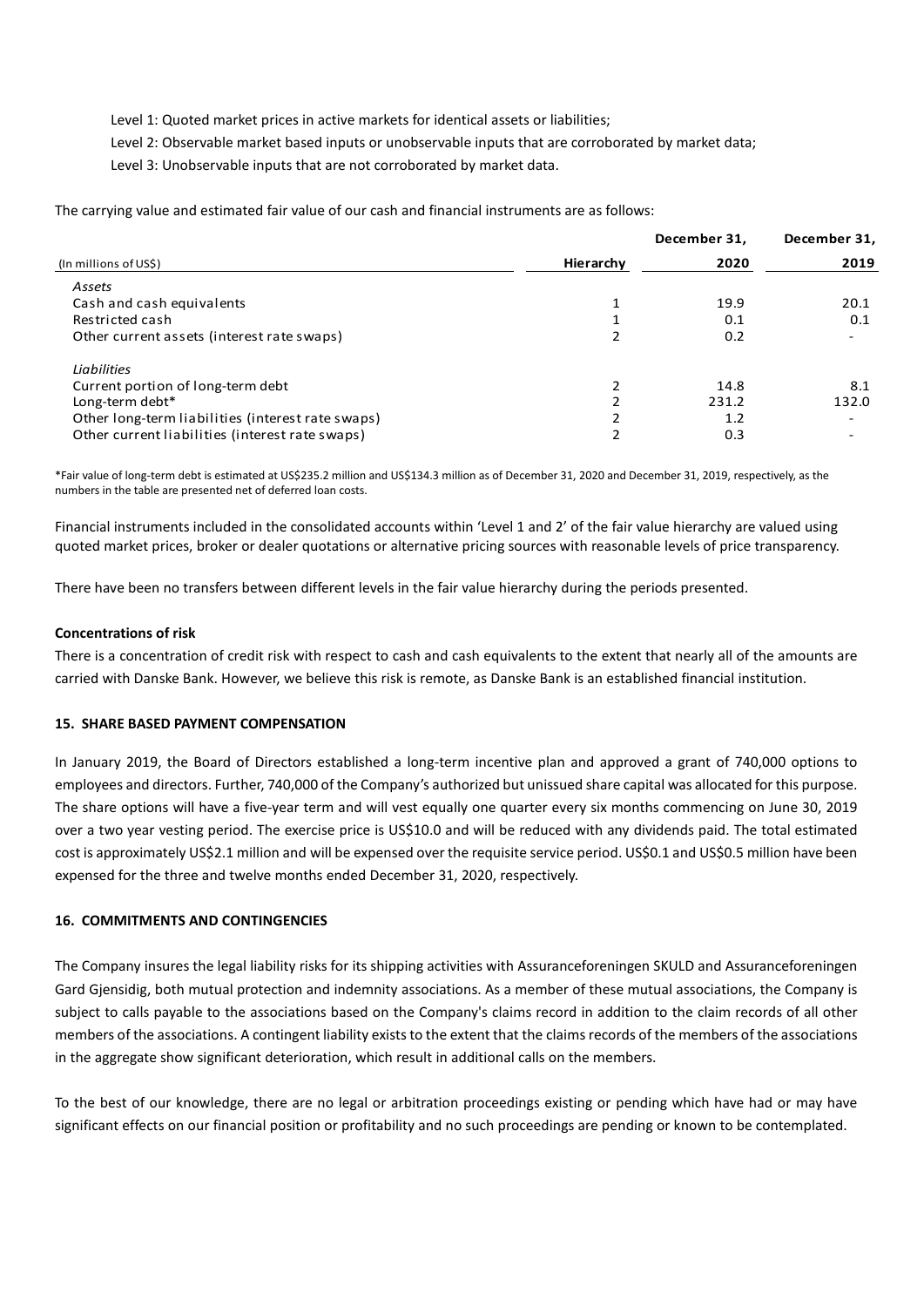# **17. SUBSEQUENT EVENTS**

*Dividends*

In January 2021, the Company declared a cash distribution of US\$0.06 per share for December 2020.